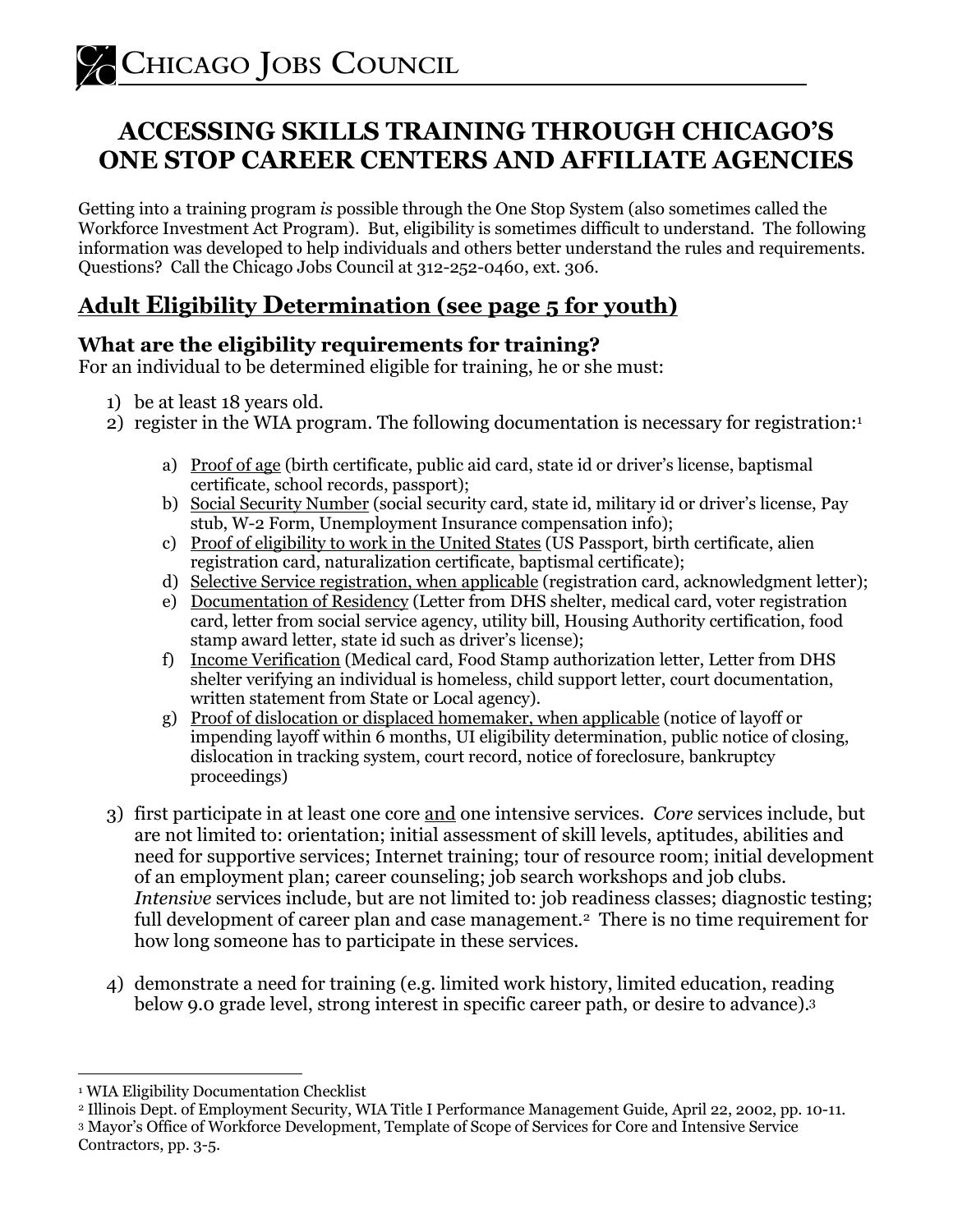5) meet income requirements for intensive and training services. 85% of adult customers must have incomes below the US Department of Labor income guidelines for determining low-income status:<sup>4</sup>

| <b>Family Size</b> | <b>Income Amount</b> |
|--------------------|----------------------|
|                    | \$10,700             |
| $\overline{2}$     | \$17,540             |
| 3                  | \$24,080             |
|                    | \$29,720             |
|                    | \$35,070             |
|                    | \$41,020             |

The remaining 15% may have incomes above these income guidelines, but below The Self-Sufficiency Standard. To determine "self-sufficiency" incomes for individuals, use the self-sufficiency calculator located at: http://www.ilworkforce.org/Calculator.htm. Someone can be working and be approved for training.

#### **Who determines eligibility for training?**

Staff at either a One Stop Career Center (also known as Chicago Workforce Centers) or a community based affiliate agency is available to determine an individual's eligibility for training and deliver the prerequisite core and intensive services. A list of centers and agencies and their locations and phone numbers is included on page 4. It is recommended that individuals call before going to a One Stop Center or affiliate agency to verify the address and find out times for orientation.

Ultimately, it is the staff at these agencies who assess whether an individual has met the requirements for training, and it is also the staff who refer the appropriate paperwork for a training referral. If a customer is dissatisfied with the quality of services received or considers a denial of training to be unfair, there is a formal customer complaint process in place (see summary on page 3).

## **Training Program Options**

 $\overline{a}$ 

#### **What training programs are available?**

If an individual is determined eligible for training, the first step is to identify what type of training he or she is seeking. Second, the individual should select two or more "certified" training programs from a list managed by the State of Illinois. The list is available on the Internet at http://IWDS.state.il.us. Click on the "Consumer Information" tab, and then click on the "Illinois Statewide List of WIA Certified Training Programs" tab. If you want to search for all programs in the City of Chicago, simply type in Chicago and then click the search tab.

All of the One Stop Career Centers and affiliate agencies should have computers with Internet access available in their resource rooms and staff should be available to help individuals select training programs that appeal to that person's career interests. This Internet website includes information about training programs' location, eligibility requirements, cost, length, and in some cases, past performance (how many people got jobs after training, etc.). Third, the individual should call the training programs that he or she selects to make sure eligibility requirements can be met and to make an appointment for a visit. After two or more visits to training programs, the individual should inform the staff at the One Stop Career Center or

<sup>4</sup> USDOL uses the Lower Living Standard Income Level. http://wdsc.doleta.gov/llsil/2002table4.htm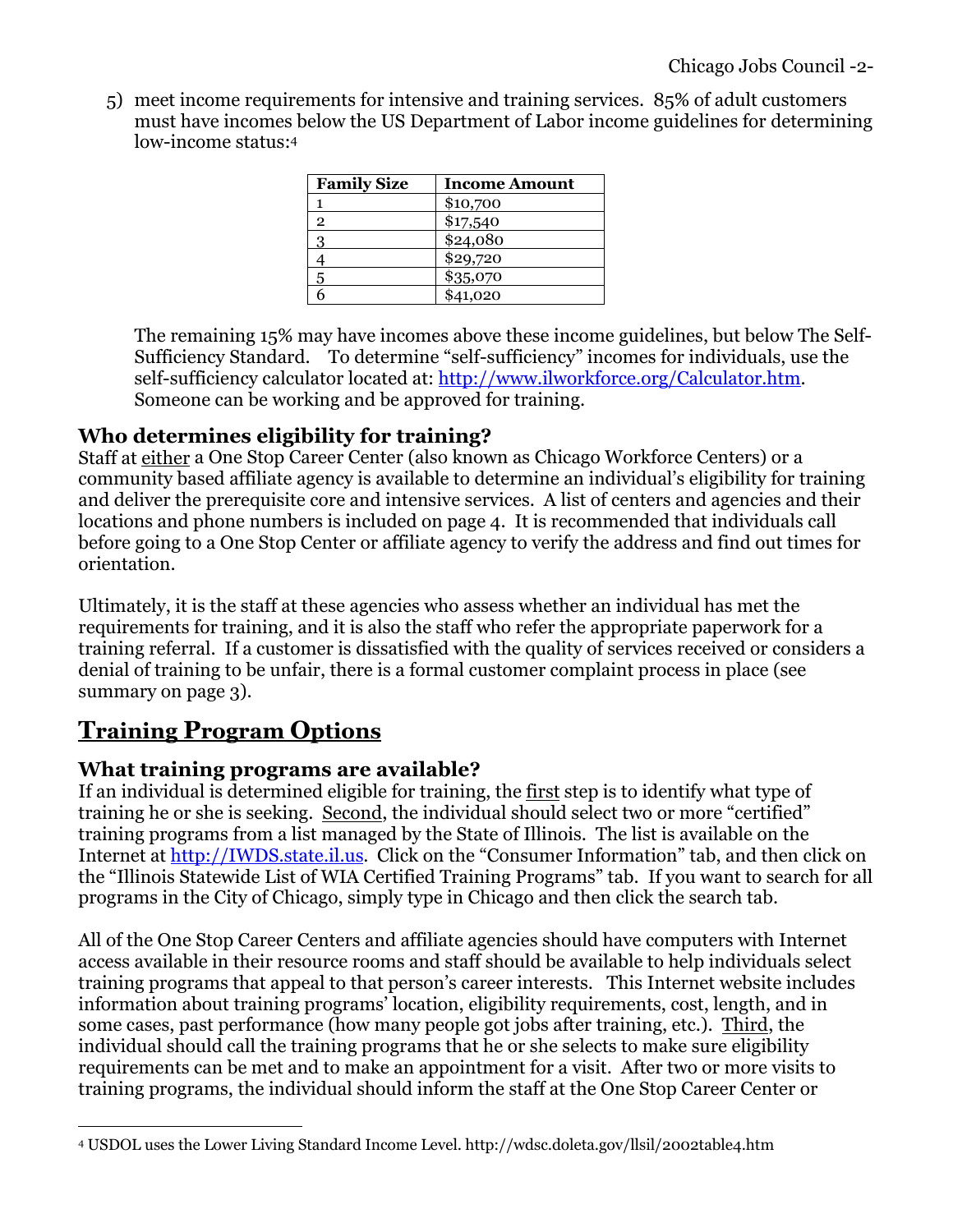affiliate agency which program he or she has chosen. Finally, The Center or affiliate agency will submit the appropriate paperwork for training funds and a final determination of eligibility should be made within 48 hours by a third party agency.<sup>5</sup>

# **Funding**

#### **How much money is available per individual?** 6

The *maximum* amount of funds an individual can be granted in his or her Individual Training Account (ITA) is \$5,000. However, if an individual chooses to go to a training program that offers Pell Grants or other tuition assistance, those funding sources will be used first. An additional ITA may be granted to individuals who: 1) have successfully completed one ITAfunded training course; 2) have exhibited a solid work history for at least three months following the initial training; and 3) are requesting a training program in the same or a related subject/field which will provide additional skills to support their move toward self-sufficiency. At no time will the ITA exceed \$5,000 except in cases where the customer is identified as eligible under a national emergency grant.

#### **What can the money be used for?**

Individual Training Account funds can be used to cover tuition or training fees, books, uniforms and other related training expenses. However, this money cannot be used for living expenses such as food, bus passes, rent, etc.

#### **How is the money distributed?**

The Individual Training Account that is granted to an individual to participate in training is distributed directly to the training program. An individual never handles any money.

## **Customer Complaint Policy**

#### **How should complaints about quality and denial of services be handled?**

All customers of the One Stop System have the right to complain about the quality of service they received and can also complain if they believe an unfair determination was made about eligibility for training. Customer Complaint Forms should be available in the resource rooms of all One Stop Career Centers and Affiliate agencies and should be mailed to the Mayor's Office of Workforce Development (MOWD, 1615 West Chicago Avenue, 5<sup>th</sup> floor, Chicago, IL 60622). After the form is received, MOWD should contact the complainant within five business days with the "resolution" or decision. If the decision is considered unsatisfactory, his or her complainant has ten business days from when the decision was made by MOWD to submit their complaint to the Chicago Workforce Board (60 W. Randolph St. Chicago, IL 60601). The Chicago Workforce Board will set up a hearing within 35 days of the receipt of the complaint and will make a final decision. <sup>7</sup>

 $\overline{a}$ <sup>5</sup> For the past four years, the City-contracted third party-- also known as the Training Assessment Review Agency- is the Council For Adult and Experiential Learning (CAEL).

<sup>6</sup> Mayor's Office of Workforce Development, WIA Policy Letter #11, June 1, 2001, p.2

<sup>7</sup> For further information, see Mayor's Office of Workforce Development, WIA Policy Letter 10.1, June 1, 2001.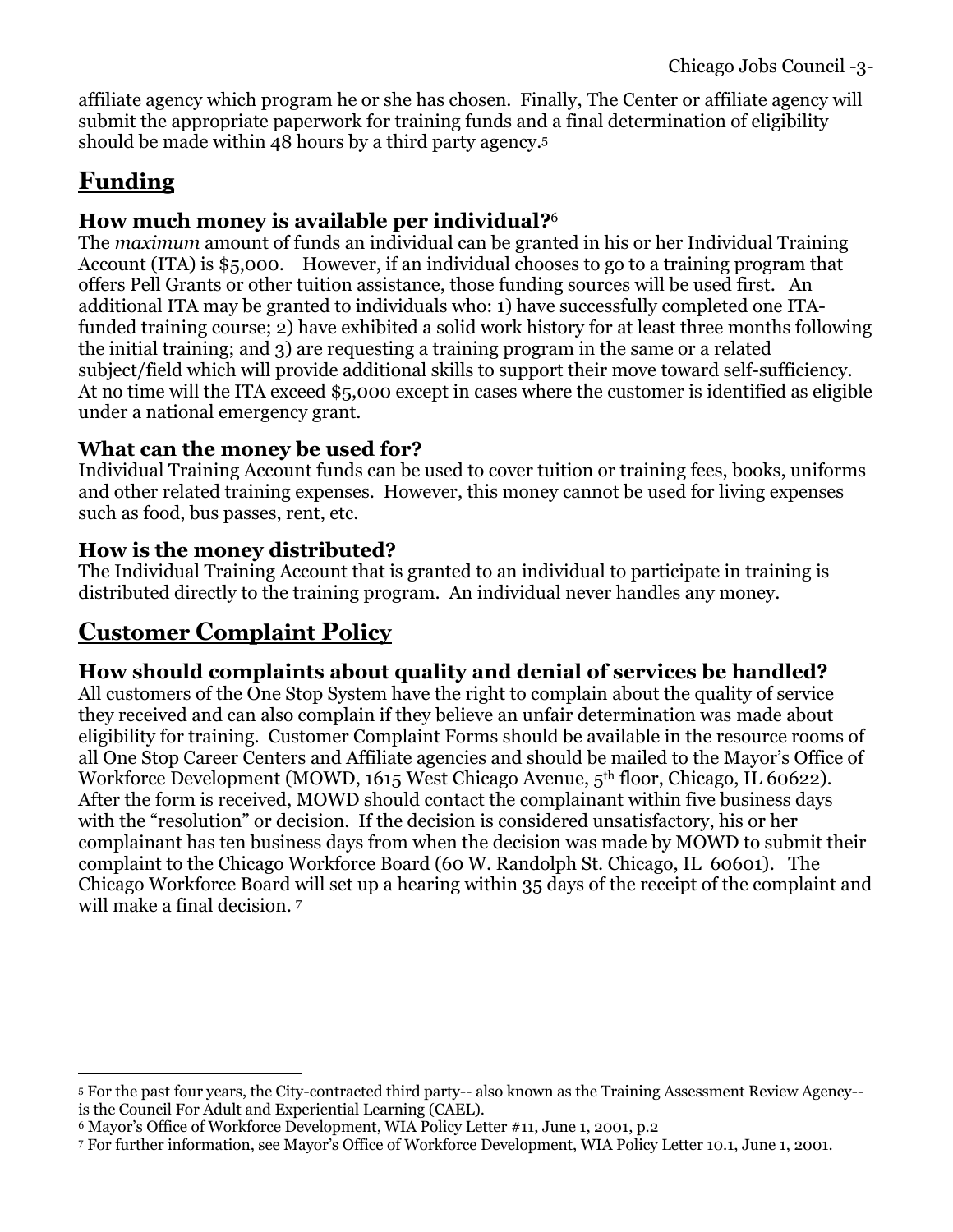#### **One Stop Career Centers and Affiliate Agencies (***updated July, 2004)* **offering core and intensive services and eligibility determination for training**

| <b>Center or Affiliate</b>             | <b>Center or Affiliate</b>            | <b>Center or Affiliate</b>               |
|----------------------------------------|---------------------------------------|------------------------------------------|
| Albany Park Community Center           | Howard Area Community Center          | Pyramid Partnership                      |
| 3403 W. Lawrence                       | 7628 N. Paulina St.                   | 3051 N. Lincoln                          |
| 773-539-3828                           | 773-262-6622                          | 773-975-9898                             |
| <b>Asian Human Services</b>            | Instituto del Progreso Latino         | <b>Safer Foundation</b>                  |
| 4800 N. Broadway                       | 2570 S. Blue Island Ave.              | 571 W. Jackson                           |
| 773-989-4535                           | 773-890-0055                          | 312-913-5440                             |
| Boys and Girls Club                    | Instituto del Progreso Latino-South   | Southeast Chicago Development            |
| 3333 W. Arthington                     | 10616 S. Torrance                     | Commission                               |
| 773-265-5800                           | 773-375-2512                          | 2938 E. 91st St.                         |
|                                        |                                       | 773-731-8755                             |
| CABET, Inc.                            | Instituto del Progreso Latino- Little | Southwest One Stop Career Center         |
| 28 E. Jackson                          | Village                               | 7500 S. Pulaski                          |
| 312-786-0890                           | 4225 W. 25th Street                   | 773-884-7000                             |
|                                        | 773-521-0055                          |                                          |
| Calumet Career Center/DESI             | Instituto del Progreso Latino-Back    | St. Sabina Employment Resource           |
| 10456 S. Constance Avenue              | of the Yards                          | Center                                   |
| 773-233-4364                           | 4225 West 25th Street                 | 1153 W. 79th St.                         |
|                                        | 773-927-7712                          | 773-783-3760                             |
| Chicago Federation of Labor/WA         | Jane Addams Hull House                | The Employment Project                   |
| (dislocated workers only)              | Association                           | 1800 W. Larchmont                        |
| 130 E. Randolph St.                    | 1712 S. Prairie                       | 773-832-4080                             |
| 312-565-9431                           | 312-922-2183                          |                                          |
| Chicago Urban League                   | Jane Addams Hull House                | <b>United Cerebral Palsy</b>             |
| 220 S. State St.                       | 1401 S. Sacramento Dr.                | 160 N. Wacker                            |
| 312-692-0766                           | $(773)$ 521-5559                      | 312-368-0380                             |
| Chicago Urban League                   | Lakefront Supportive Housing          | Westside One Stop Career Center          |
| 1301 W. 63rd St.                       | 1521 S. Wabash                        | 3500 W. Grand                            |
| 773-778-2160                           | 312-913-0800                          | 773-227-2047                             |
| Chinese American Service League        | Lakefront Supportive Housing          | <b>YMCA Training Alliance at Lawson</b>  |
| 310 W. 24th Pl.                        | 4753 N. Broadway                      | House                                    |
| 312-791-0418                           | 773-506-8212                          | 30 W. Chicago                            |
|                                        |                                       | 312-944-6211                             |
| <b>Community Mental Health Council</b> | Mid South One Stop Career Center      | <b>YMCA Training Alliance at Greater</b> |
| 8704 S. Constance Ave.                 | 715 E. 47th St.                       | Roseland                                 |
| 773-734-4033                           | 773-538-5627                          | 4 E. 111 <sup>th</sup> St.               |
|                                        |                                       | 773-785-9210                             |
| Easter Seals of Metro Chicago          | Northwest One Stop Career Center      | <b>YMCA Training Alliance</b>            |
| 3424 S. State St.                      | 4740 N. Sheridan                      | 11 E. Adams, 3rd Floor                   |
| 312-808-3676                           | 773-736-5627                          | 312-913-2150                             |
| Goodwill Industries                    | Northwest One Stop Career Center      |                                          |
| 6310 S. Western Ave.                   | 10 S. Kedzie                          |                                          |
| 773-863-6030                           | 773-722-3885                          |                                          |
| <b>Goodwill Industries</b>             | Pilsen One Stop Career Center         |                                          |
| 819 S. Wabash                          | 1657 S. Blue Island                   |                                          |
| 312-212-2202                           | 773-243-5100                          |                                          |
| <b>Greater West Town Development</b>   | Polish American Association           |                                          |
| Project                                | 3815 N. Cicero                        |                                          |
| 2021 W. Fulton St.                     | 773-282-1122                          |                                          |
| 312-432-1300                           |                                       |                                          |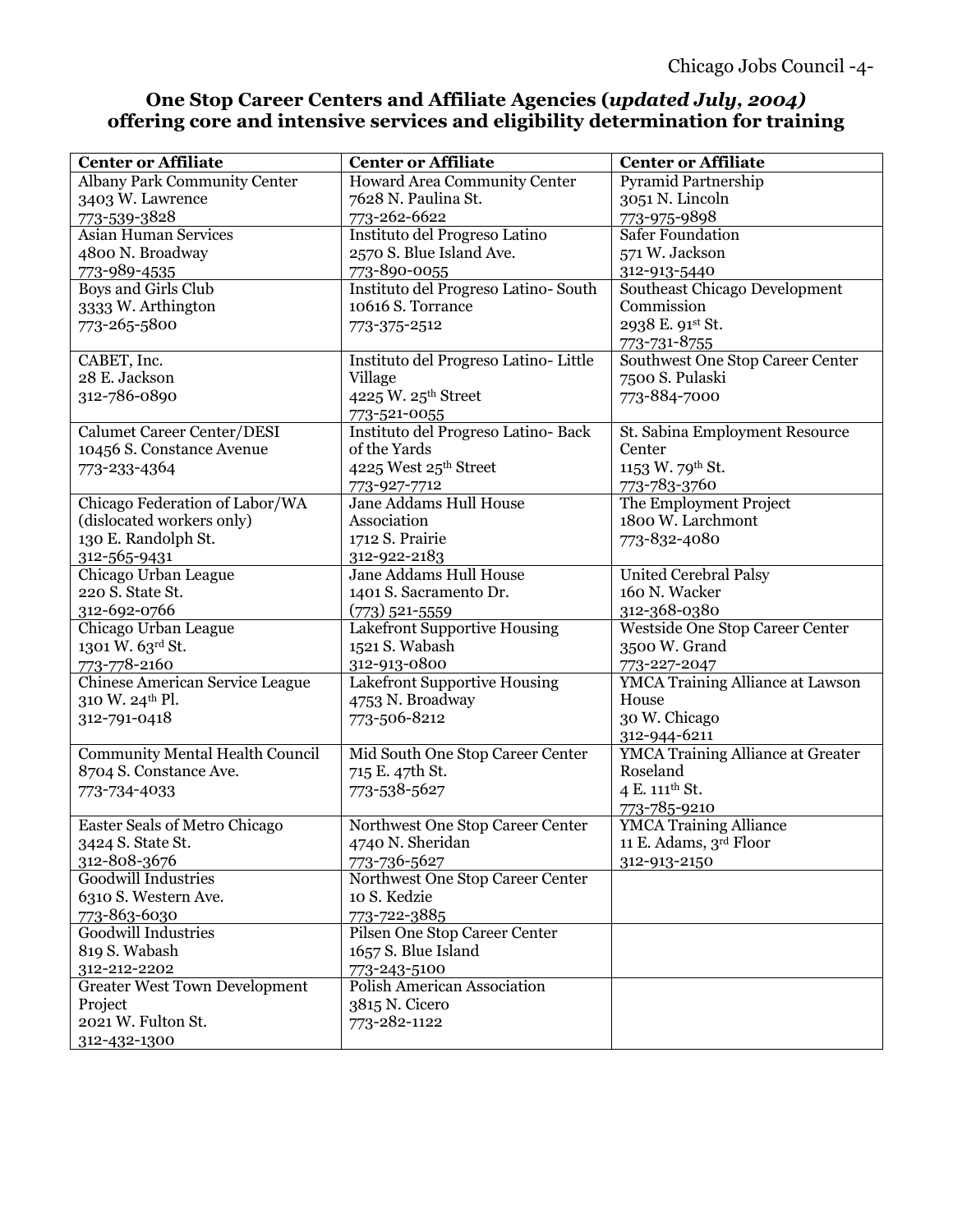# **Youth Eligibility Determination**

As of July 2004, out-of-school youth are eligible to obtain an Individual Training Account (ITA) to use to cover the cost of attending a state-certified WIA training program.8 The specific eligibility requirements are detailed below. NOTE: Older youth (19-21 year olds) are eligible to get an ITA as an adult through the one stop system.

#### **What are the eligibility requirements for youth and who determines them?**

- 1) The youth has to be enrolled in an WIA out-of-school youth program (see list on page 6);
- 2) The youth must be determined by their WIA youth program case manager to have the qualifications and preparation necessary to succeed in training;
- 3) The case manager must determine that the occupational skills training through the ITA system is necessary in order for the youth to secure full-time employment that leads to self-sufficiency;
- 4) The determination to use an ITA must be based upon the development of an objective assessment and Individual Service Strategy (ISS) by the WIA youth program case manager and the youth customer;
- 5) The training program being requested must be in an occupation for which there is high or significant demand.

### **What are the procedures for an eligible youth to obtain an ITA?**

With the guidance of his or her case manager, the youth should select from the list of the certified training programs (described on page 2, "What training programs are available?").

The adult requirement to visit a minimum of two training programs sites is the same for youth. The purpose is to ensure that the customer is exposed to program content, environment, and can assess accessibility before choosing. Facilitation of these visits (including transportation assistance and an accompanying program staff person) should be provided. Before visits, the youth customer should make sure that he or she meets the eligibility requirements of the training program including minimum age.

A final selection must be made by the youth in conjunction with the WIA youth program case manager. The case manager must complete and submit the request for the ITA along with the required documentation to TARA. Currently the TARA role is contracted to the Council for Adult and Experiential Learning or CAEL. CAEL should review and respond to the request for an ITA within 72 hours.

#### **Funding policies are the same for adults and youth. See page 3 of this document.**

**Grievance policies are the same for adults and youth. See page 3 of this document.**

 $\overline{a}$ 

<sup>&</sup>lt;sup>8</sup> Mayor's Office of Workforce Development, Policy Letter "Procedure on Issuing Individual Training Accounts for Youth," July 27, 2004.